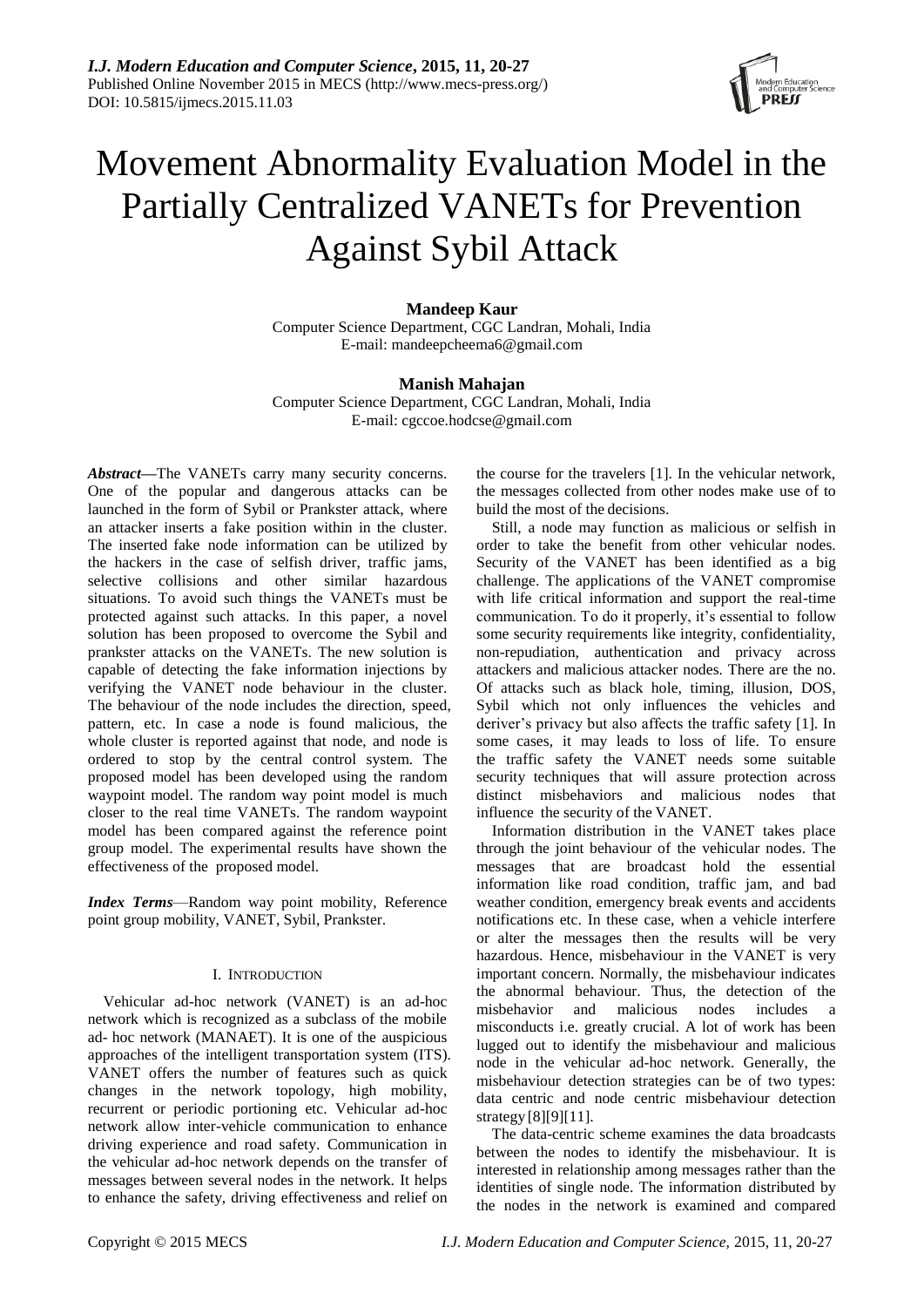with the information collected by other nodes. Hence, any node in the vehicular network which transmits some false information about the several events in the VANETs such as fake traffic messages, false location, fake emergency events, road conditions, accidents etc. is recognized to be as misbehaving. This kind of behaviour is determined through data centric misbehaviour schemes [1] [3].

Non-centric techniques are used to characterize between the nodes using authentication. Digital signatures, security credentials are used to validate the node that transmitting the messages [3]. Such techniques are focus on the node that transmitting the messages rather than the data transmits. Non-centric schemes can be further classified as behavioral and trust based noncentric schemes. Behavioral techniques works by monitoring the node's behaviour by uses a metric helps to examine the how efficiently a node works. Trust based node-centric techniques are used to judge the nodes by its behaviour in the past and present. This behaviour also used to access the wonted behaviour in the future [9].

Vehicular networks have been developed to improve the safety, security and efficiency of the transportation systems and enable new mobile applications and services for the travelling public. Vehicular networks are becoming a crucial component for the future intelligent road traffic management system. Future intelligent road traffic management systems are expected to offer several key advantages compared to the current traffic management systems.



Fig.1. Vehicular ad-hoc network

The key advantages are improved knowledge based real time traffic signaling systems, improved safety of vehicular traffic and reduced vehicular emissions. Researchers in communications engineering and traffic management systems are engaged for more than a decade to develop suitable Vehicular Ad hoc Networks (VANET) for traffic safety systems. VANET is evolving as one of the practical applications of MANET in the future. This vehicular network is interconnected with vehicles which have wireless interface. The vehicle can easily provide

the required power for wireless communication, and adding antennas or additional communication hardware does not cause major problems. The goal of VANET is to develop a vehicular communication system to provide quick and cost-efficient distribution of data for the benefit of passenger safety and comfort. Vehicular delaytolerant networks rely on opportunistic contacts between network nodes to deliver data in a store carry – and forward DTN paradigm that works as follows. A source node originates a data bundle and stores it using some form of persistent storage, until a communication opportunity (i.e., a contact) arises. This bundle may be forwarded when the source node is in contact with an intermediate node that can help bundle delivery.

Afterwards, the intermediate node stores the bundle and carries it until a suitable contact opportunity occurs. This process is repeated and the bundle will be relayed hop by hop until reaching its destination (eventually and over time).VANETs can be seen as self-organizing autonomous system which can distribute traffic and emergency information to vehicles in a timely manner. VANETs have several advantages over the conventional wireless networks such as UMTS, LTE and Wi-MAX networks. Main advantages are low cost of implementation and maintenance, self- organization and lower local information dissemination time. VANETs can be seen as self-organizing autonomous system which can distribute traffic and emergency information to vehicles in a timely manner. VANETs have several advantages over the conventional wireless networks such as UMTS, LTE and Wi-MAX networks. Main advantages are low cost of implementation and maintenance, self- organization and lower local information dissemination time.

Vehicular ad-hoc network is also called as intelligent transportation system (ITS). In this the vehicles communicate with each other called vehicle to vehicle communication (V2V) or inter vehicular communication and vehicles communicate with the road side equipments called as vehicle to road communication (V2R). In intelligent transportation systems, each vehicle takes on the role of sender, receiver, and router to broadcast information to the vehicular network or transportation agency, which then uses the information to ensure safe, free-flow of traffic. Each vehicle broadcast the message to another one.

Vehicular ad-hoc network have achieved a lot of concentration as it can incredibly enhance the safety on the roads and the driving conditions. Discovering the misbehaviour in the VANET is very important as it can be dangerous. The node centric and data centric misbehaviour detection techniques have a no. Of issues which demands to eliminate to make the VANET more reliable and safe. The non-centric techniques can be enhanced by choosing the node as observer after appropriate validation. These techniques need great observations to find out the abnormal misbehaviour [8][3]. Hence, to do this there is great need of high speed computation and processing hardware on the on board unit (OBU) to build the decisions more rapidly and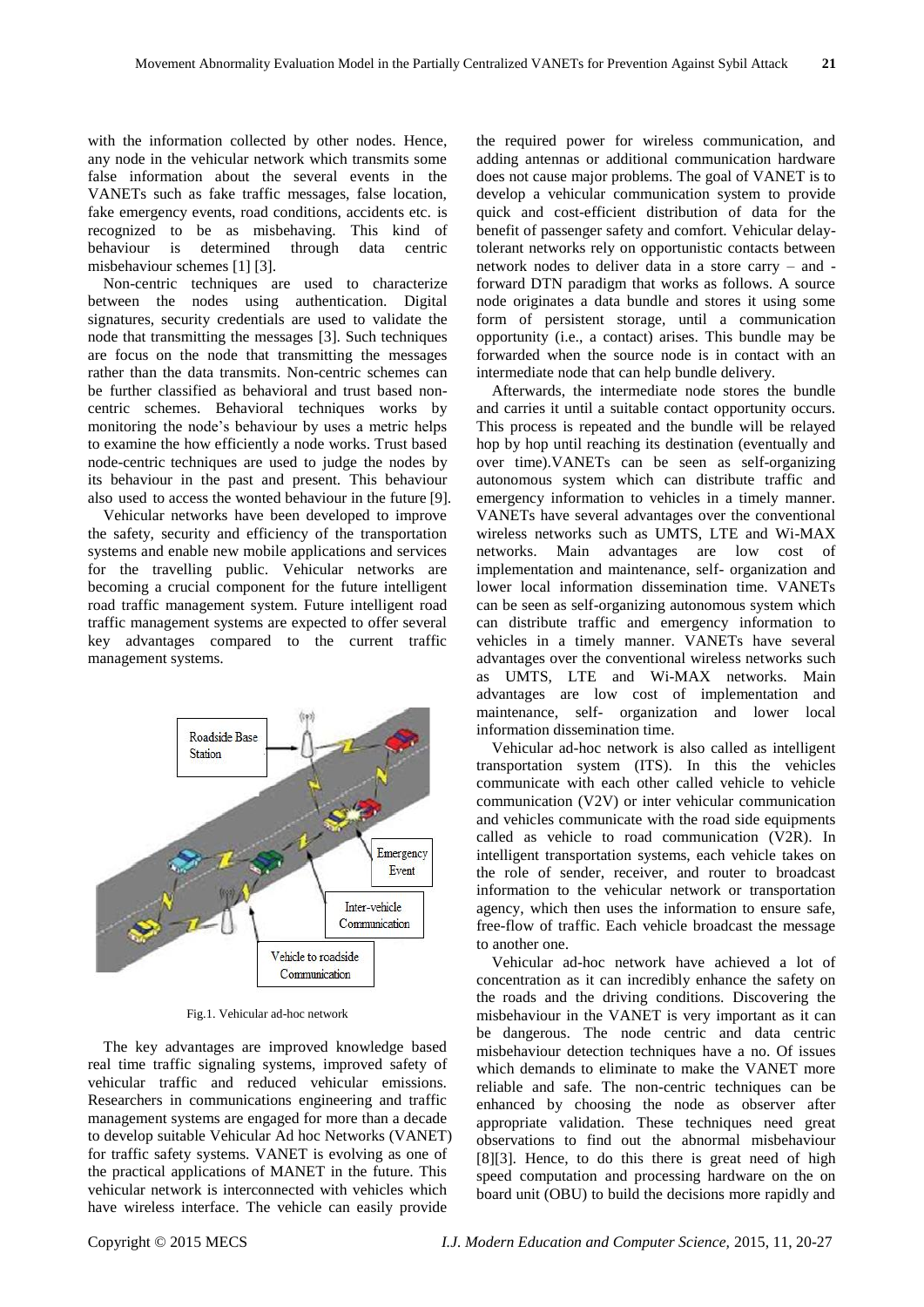correctly. Some misbehaviour detection techniques use the result of short term misbehaviour. In data centric schemes, the misbehaviour is detected by using the safety alert messages, beacons etc. To decrease the overburden associated in the communication of the messages. It has been found out that no one misbehaviour detection scheme can detect all types of the misbehaviour efficiently in the vehicular networks (VANETs).

#### II. LITERATURE SURVEY

The literature review has been conducted in detail over the adequate number of techniques to know their advantages and shortcomings. The motivation behind the literature study is to find and remove the appropriate shortcoming in the existing models, while keeping the advantages intact in order to build the robust system. We have conducted the literature review on as many as similar papers we found similar to our research. The literature review has been defined as following:

Ghosh et al. [8] proposed a strong and powerful scheme to determine the malicious vehicles for post crash notification application. Firstly, it recognizes the driver's actions establishing a crash alert message. Examined mobility and predicted trajectory of the vehicular node for the crash mobility model is computed. If the difference among two surpass the threshold value then the alert is taken to be false. This technique efficiently decreases the false positions and the false negatives while efficiently discovering themisbehaviour.

Kim and bae [7] have suggested a novel misbehaviour based reputation management scheme (MBRMS). It contains the three components (a) Misbehaviour detection (b) event rebroadcast (c) global eviction algorithms to discover and filter the false

information in the vehicular networks. Every vehicular node manages the information system of the events and equivalent actions for determining of misbehaving node. The current system uses the outlier detection scheme. MBRMS efficiently discovers and ejects the misbehaving node.

Daeinabi and Rahbar [2] have proposed a detection of<br>alicious vehicles (DMV) algorithm through malicious vehicles (DMV) algorithm through examination to detect the malicious nodes that duplicate the received packets greater than the threshold value. Vehicles are labeled using a apparent value and are guided by the allocated verifier nodes. Black and white lists are managed in order to separate the malicious vehicles from the truthful vehicles. The analysis of the performance indicates that this misbehaviour detection technique is able to identifying the malicious vehicles at high speeds.

Wahab et al. [12] have proposed a quality of serviceoptimized link state routing (QoS-OLSR) is a clustering algorithm to discover the malicious vehicles in the vehicular network. Some vehicles may over the highest speed limits or under the lowest speed. Hence may prove to be in-cooperative in packet forward results in the reducing performance of the network. Authors have suggested a two phase model: a) incentive and b) detection.

#### III. EXPERIMENTAL DESIGN

The above figure describes the traffic in the two directions. Each direction has two lanes the vehicles in the first lane are marked with green and the second lane vehicles have been marked with the orange color. The red colored vehicle in the bottom lane has been defined as the attacker node, which inject the false information in the cluster to launch the prankster attack to take the



Fig.2. The demonstration of the prankster or Sybil attacks with single node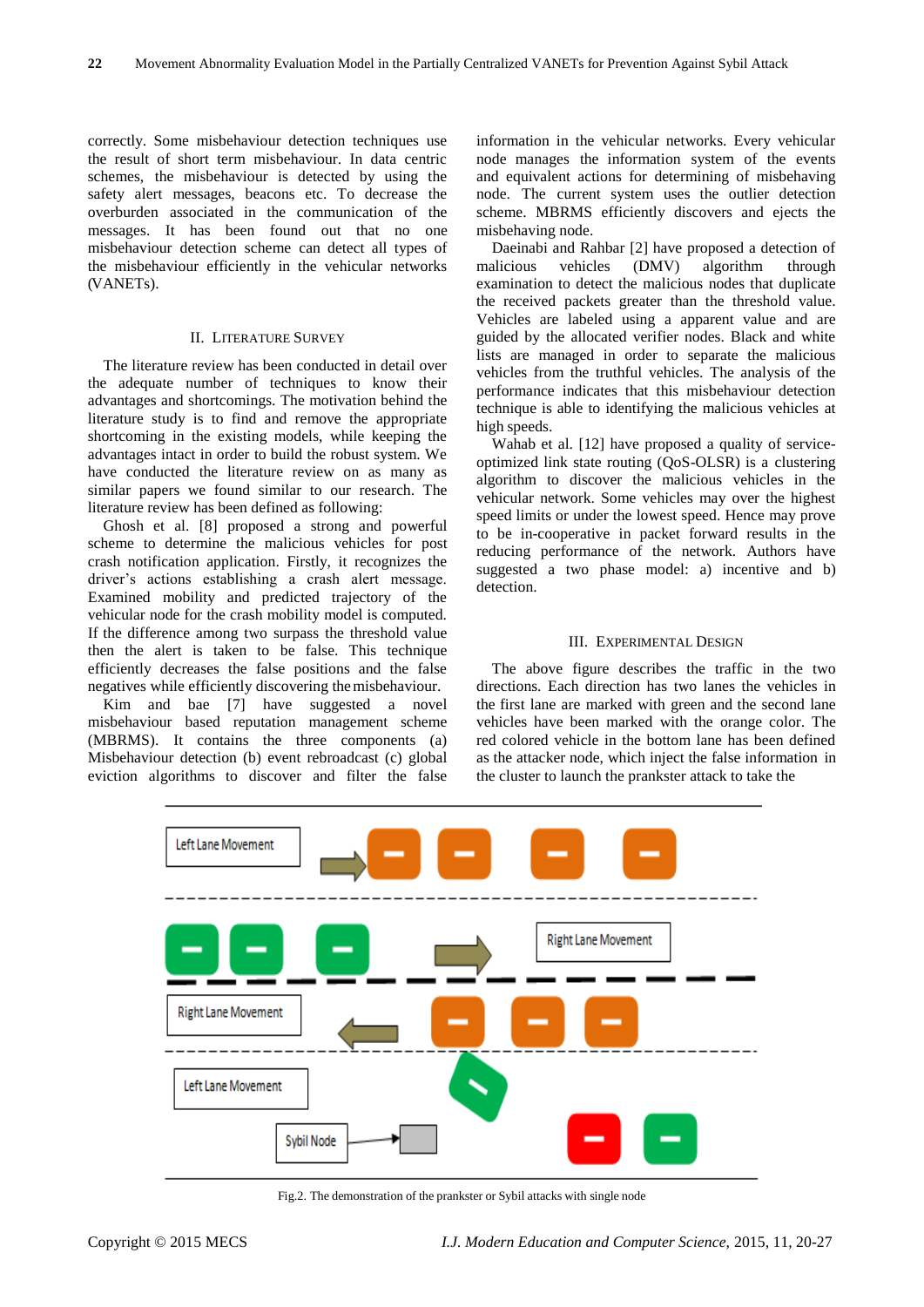advantage by making its way clear in order to facilitate the hassle free movement by forcefully amending the driving direction or lane of the other vehicles in the cluster. The red node have plotted the gray colored Sybil node in the front of the green vehicle and have slowed down the speed, which forced the green vehicle to change its lane to obtain the obstacle free movement, which directly gives the way to the red vehicle in the fast lane.



Fig.3. The System Components

In this research, we have worked upon the VANET security issue of prankster attack. In this attack one to more VANET nodes propagates their false location and direction to other nodes in the cluster, which may cause accident or traffic jam. This attacking mechanism can be utilized by terrorist or selfish driver to mandate their intensions. In this paper, the solution suggested is applicable to the VANET cluster without any traditional setup of Road Side Units. The proposed solution will be utilized by the VANET nodes individually or in the cluster.

The aim of the proposed model is to protect against the fake information injection because the fake information injection attacks (Eg. Prankster Attack, Sybil Attack, etc.) are dangerous and can cause various false implications in the VANET cluster.

The false information injection attacks can be the reason behind the massive traffic jams, terrorist attacks, targeted accidents and selfish driver. The proposed model is the amalgamation of various kinds of mathematical equation to calculation the actual position of the vehicle irrespective of its inserted information. The minimum criteria has been defined to protect the vehicular network from the false information injection attacks. The false information injection attacks are initially found with the minimum originality criteria, which verify the behavior of the vehicular node in the VANET cluster. If the minimum originality criteria are met, the node is declared as the authentic and permitted to join the VANET cluster. In case the originality criteria is not met, the vehicular node is verified more deeply for its movement, speed,

displacement, direction or driving, which gives us the better perspective about the authenticity of the vehicular node.

#### *Assumptions:*

- a. All VANET nodes must be aware about its own location and direction of movement.
- b. VANET nodes may be the part of VANET cluster.
- c. VANET nodes must have processing power on their own. (Nodes should not depend on centralize node for the decision logic).
- d. Nodes must be capable of sharing its information in step a with other nodes in the neighborhood or cluster.

*Work Flow:*

- **1.)** Prankster node P sends its location information  $(X, Y, co-ordinates)$  to node A.
- 2.) Node A receives the location coordinates X and Y of node P.
- 3.) Node A assumes its own location coordinates X and Y as central point i.e.  $X_c$  and  $Y_c$ .
- 4.) Now it will assume the location coordinates by node P as  $X_p$  and  $Y_p$ .
- 5.) In this simulation, each node's transmission radius is of 250 meters.

$$
i.e. r = 250 \tag{1}
$$

- 6.) It will perform the trigonometric formulas to find the location of the point in a circle with the formula
	- a. if this equation is satisfied then the point is within the circle.
	- b.  $(X_p X_c)^2 + (Y_p Y_c)^2 = r^2$ If this equation is satisfied then the point is on the circle boundary
	- c.  $(X_p X_c)^{2} + (Y_p Y_c)^{2} > r^{2}$ If this equation is satisfied then the point is out of the circle.
- 7.) If a point is within circle then, direction is calculated.

a. If

$$
X_p < Y_p \tag{2}
$$

then perform  $(N - y + x)$  and return counterDistance where N is the point on circumference.

- b. Otherwise perform  $(x y)$  and return counterDistanc**e**
- c. If counterDistance is less than  $N/2$ , direction is counter clockwise
- d. Otherwise direction is clockwise.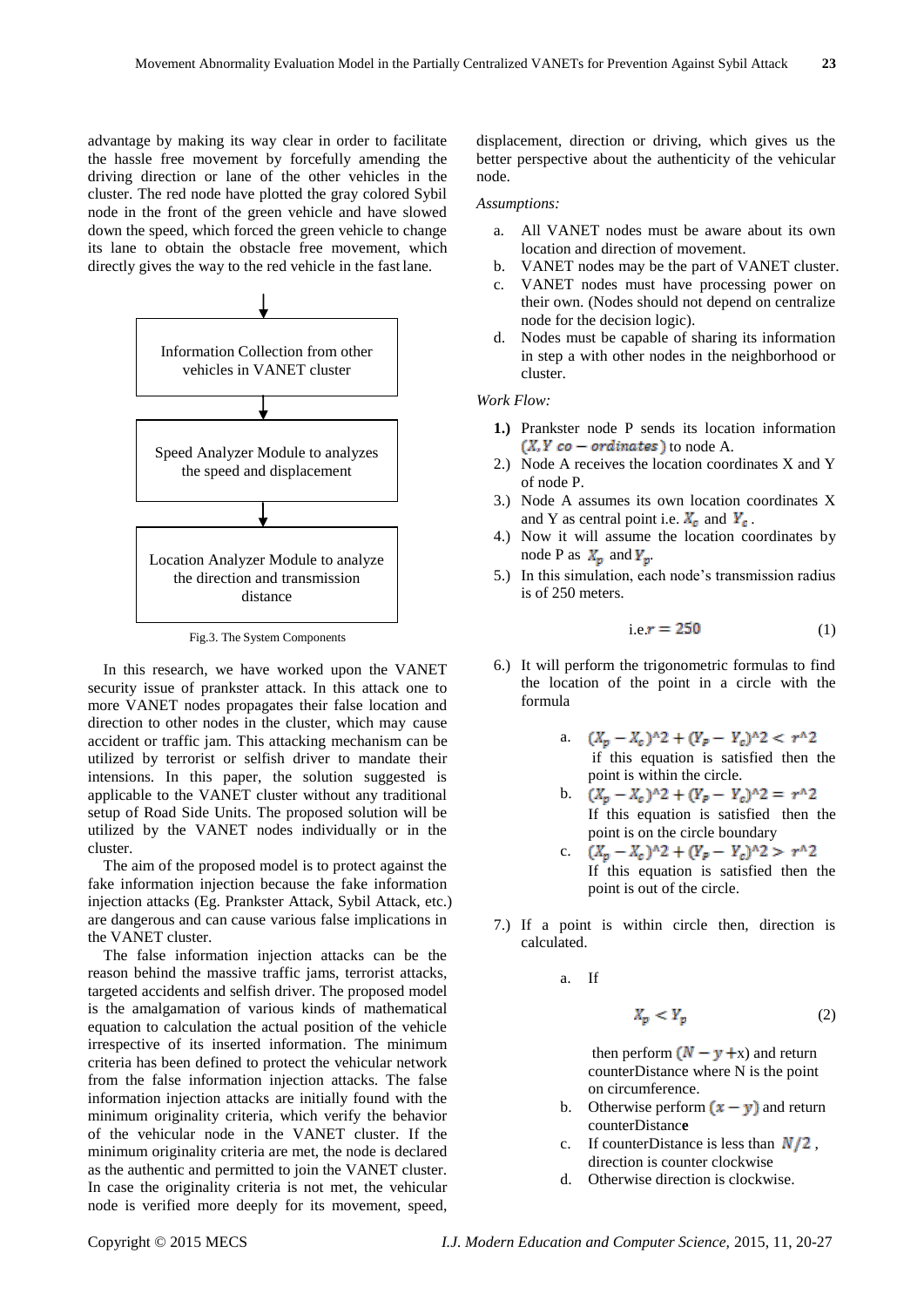

Fig.4. The Detailed System Flow Chart

#### IV. RESULT ANALYSIS

The results have been obtained in the form of various performance parameters. Our major focus is to reduce the energy consumption as well as to improve the performance of the vehicular network. The energy

consumption based evaluation has been done on the basis of energy level tracking on the given node for both proposed and existing models. The performance of the proposed model has been also evaluated on the basis of network performance parameters. The network performance parameters of end-to-end delay, network load and packet loss has been obtained from both of the simulation experiments and compared to evaluate the performance comparison. This section clearly defines the performance evaluation of the proposed model in comparison with existing model.

Comparison of energy and throughput of both mobility models is made. The output of terminal which shows comparison of energy and throughput of both mobility models:



Fig.5.Comparison graph ofthroughput

It is one of the dimensional parameters of the network which gives the fraction of the channel capacity used for useful transmission selects a destination at the beginning of the simulation i.e., information whether or not data packets correctly delivered to the destinations. It is expressed in packets per second or bytes per second. Higher throughput demonstrates the better performance of thenetwork.

#### *B. Energy Comparison*

*A. Throughput*



Fig.6.Comparison graph of energy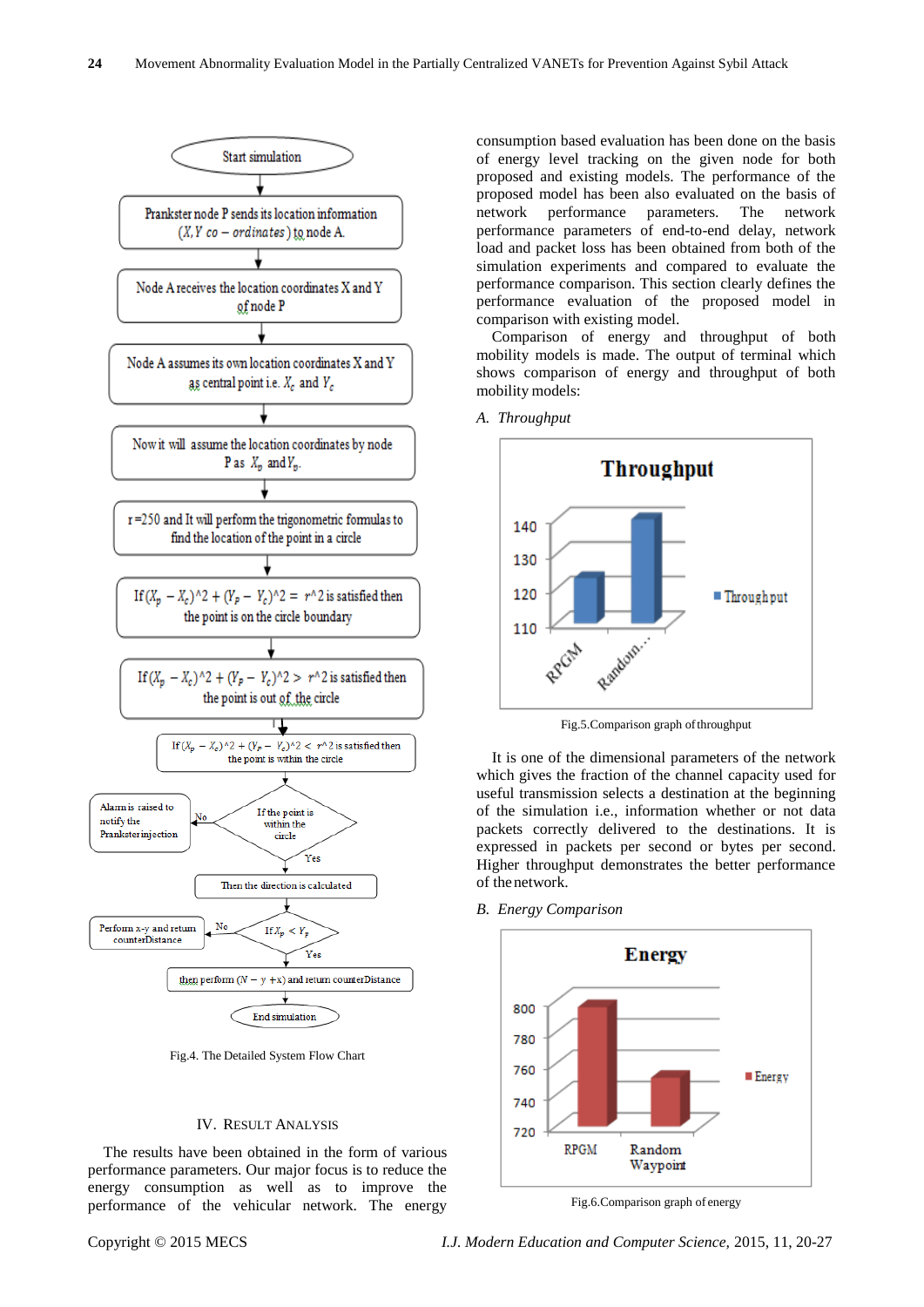The energy consumption is the parameter of measuring the consumption of the energy on the basis of the data transfer, network load and other similar parameters. The proposed model has been designed with two different mobility models in the vehicular ad-hoc networks (VANETs). The reference point group model has been found consuming more energy than the random way point model in the proposed model simulation.

The proposed system consumes 751 Joules which is much lesser than the existing system i.e. 794 Joules. We have computed this to check that proposed system consumes less energy than existing. There is a difference of almost 43 Joules, which prolong the lifetime of proposed system.

### *C. End to end delay*

It is the total time taken to transmit the packets from the source to destination. It is also known as transmission delay. The delay is represented in seconds. It gives the review about the performance of the network to deliver the packets from one end to another end. Lower delay is directly proportional to the lower performance.



Fig.7. End-to-End delay

From figure 6 & 7 and Table 1 it showed the result comes from RPGM model is weaker than Random way point model in all parameters.

| Table 1. Comparison of Random way point & RPGM Mobility Model |  |  |  |
|---------------------------------------------------------------|--|--|--|
|                                                               |  |  |  |

| <b>Parameters</b> | <b>Reference Point</b><br><b>Group Model</b> | <b>Proposed Random</b><br>Way<br><b>Point Mobility</b><br>Model |  |
|-------------------|----------------------------------------------|-----------------------------------------------------------------|--|
| Energy            | 794 Joule                                    | 751 Joule                                                       |  |
| Throughput        | 123 kbps                                     | 140kbps                                                         |  |

#### *D. Packet Loss*

Packet loss is the number of packets that are not successfully transmits from source to destination.





Both of the mobility models for the VANETs have been tested for their performance on the basis of various performance parameters. The delay, load and lost are the primary parameter in-focus in this research paper. In the delay, load and lost, the random way point model has performed far better than the reference way point model, while enabled with the same security model for the VANET Sybil and Prankster attack prevention. The VANETs more near to the random way point movement than the reference point group model, unlike the movement patterns followed in the MANETs. The Random Way Point models have proved its efficiency in case of delay, load and lost as presented in the following graphical representations:

## *E. Network Load*

It is the bulk of data that is carried out by the network at a specific time. It is expressed in packets per second or bytes per second. It is varies from time to time.



Fig.9. Network Load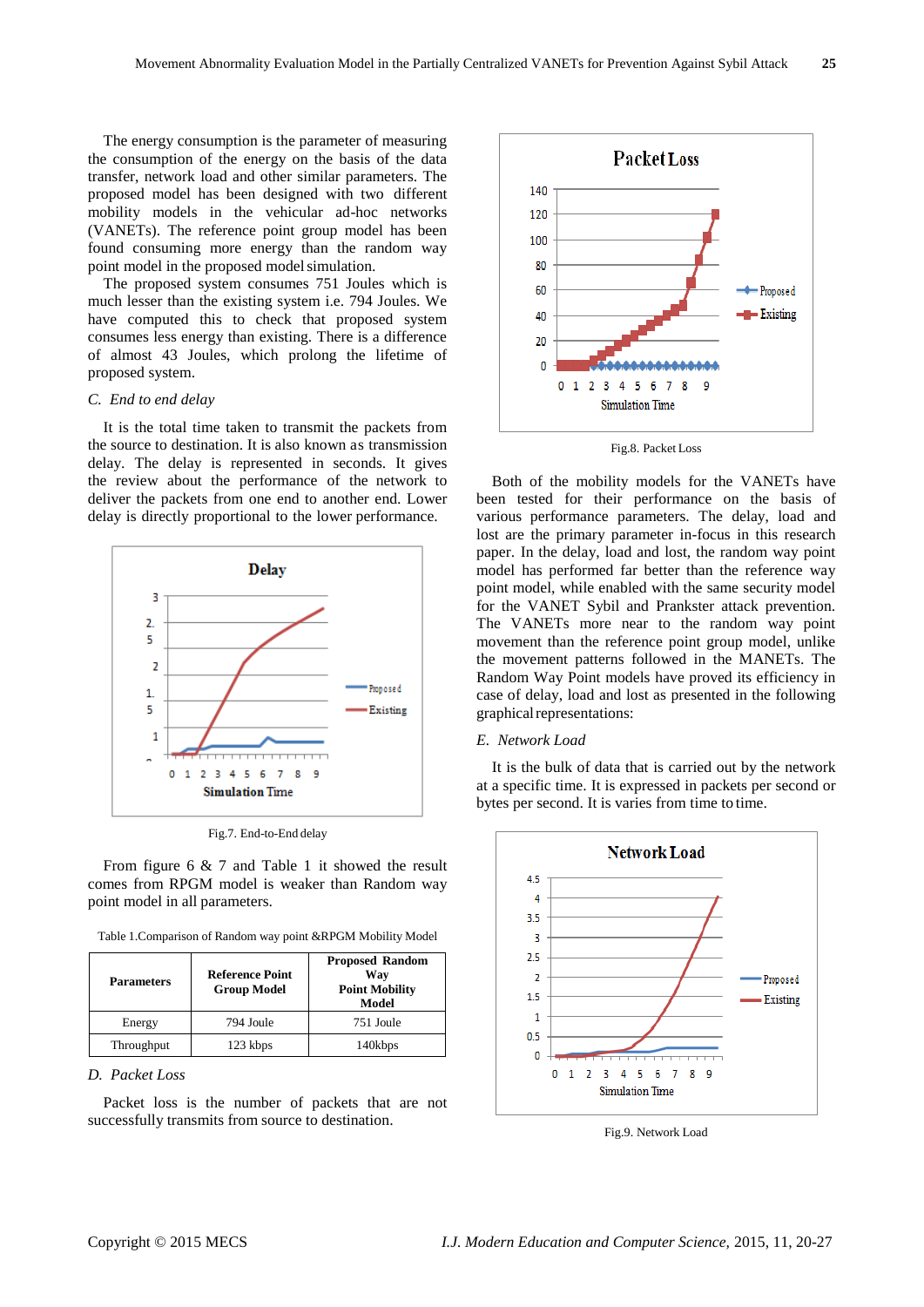#### V. CONCLUSION AND FUTURE WORK

The proposed model has been deployed using the random way point mobility in the VANET. The performance of the proposed model has been has been evaluated against the existing model implementation using the Reference point group model. The VANET mobility is more similar to the random way point mobility (RWPM) mobility model, as the vehicle are always changing their location and lane according to the driving patter than the reference point group model (RPGM), which is clearly indicated by the result analysis. The proposed model has been found consuming less energy than the existing model by almost 7%, which is handful conservation of the energy. Sybil and Prankster attacks in VANET significantly degrade network performance and threat to public security. For that our proposed model with the Random way point mobility model, which makes the VANETs immune to such attacks. To prevent from Sybil or prankster attack, it helps the nodes to change the path or stop their activity.

The proposed model has been found effective than the existing model in mitigating the Sybil attack, which can be clearly indicated from the network performance parameters of delay, packet loss and network load. We have compared the proposed model results with the existing model based upon reference point group model. Our simulation results have shown the effectiveness of the proposed model with Random way point group model in the form of lowered energy consumption, network load, delay and packet loss in comparison with reference point group model. So we conclude that Random way point model has performed better than Reference point model for VANETs. Moreover, it is practical and easy to implement. In future, the present work may be extended with the proposed model extension development to detect and prevent the denial of service and selective jamming attacks. Also the proposed model can be enhanced with more dynamic mobility model than the random way point mobility model.

#### ACKNOWLEDGEMENT

This research paper is made possible through the help and support from everyone including teachers, parents, family and friends. Especially I would like to dedicate my acknowledgement of gratitude towards the following significant advisors and contributors. First and foremost, I would like to thank Mr. Manish Mahajan and Miss Dapinder Kaur for his esteemed guidance and support. Secondly I would like to thank Mr. Ajitpal Brar for his kind help in carrying out this research. Finally, I sincerely thank my family for their patience and support. The product of this research paper would not be possible without all of them.

#### **REFRENCES**

- [1] S. RoselinMary, M. Maheshwari, "Early Detection of DOS Attacks in VANET Using Attacked Packet Detection Algorithm (APDA)", vol. 1, issue 1, IEEE, 2013.
- [2] Daeinabi, A., Rahbar, A.G.: Detection of malicious vehicles (DMV) through monitoring in vehicular ad-hoc networks. Multimedia Tools Appl. 66(2), 325–338 (2013).
- [3] Khan, Uzma, Shikha Agrawal, and Sanjay Silakari. "A Detailed Survey on Misbehavior Node Detection Techniques in Vehicular Ad Hoc Networks."Information Systems Design and Intelligent Applications. Springer India, 2015. 11-19.
- [4] Constantinos Kolias, Georgios Kambourakis, Stefanos Gritzalis, "Attacks and Countermeasures on 802.16: Analysis and Assessment", CST, vol. 1, pp. 487-514, IEEE, 2013.
- [5] Vulimiri, A., Gupta, A., Roy, P., Muthaiah, S.N., Kherani, A.A.: Application of secondaryinformation for misbehavior detection in VANETs. IFIP. LNCS, vol. 6091, pp. 385–396.Springer, Berlin (2010).
- [6] Sonali Swetapadma Sahu, Manjusha Pandey, "Distributed Denial of Service Attacks: A Review", vol. 1, pp. 65-71, IJMECS, 2013.
- [7] Kim, C.H., Bae, and I.H.: A misbehavior based reputation management system for VANETS.LNEE 181, 441–450 (2012).
- [8] Ghosh,M.,Varghese,A.,Kherani,A.A.,Gupta,A.: Distributed misbehavior detection inVANETs.In:Wireless Communications and Networking Conference,WCNC IEEE, pp. 1–6 (2009).
- [9] Ghosh, M., Varghese, A., Gupta, A., Kherani, A.A., Muthaiah, S.N.: Detecting misbehaviors in VANET with integrated root-cause analysis. Ad Hoc Netw. 8, 778– 790(2010).
- [10] Ms. Poonam Barua, Mr. Sanjeev Indora, "Overview of Security Threats in WSN", vol. 2, issue 7, pp. 422-426, IJCSMC, 2013.
- [11] Marco Tiloca, Domenico De Guglielmo, Gianluca Dini and Giuseppe Anastasi, "SAD-SJ: a Self-Adaptive Decentralized solution against Selective Jamming attack in Wireless Sensor Networks", ETFA, vol. 1, pp. 1-8, IEEE, 2013.
- [12] Wahab, O.A., Otrok, H., Mourad, A.: A cooperative watchdog model based on Dempster-Shafer for detecting misbehaving vehicles. Comput. Commun. 41, 43–54 (2014). Elsevier.
- [13] Md. Monzur Morshed, Md. Rafiqul Islam, "CBSRP: Cluster Based Secure Routing Protocol", IACC, vol. 1, pp. 571-576, IEEE, 2013.
- [14] Bibhu, V., Roshan, K., Singh, K. B., & Singh, D. K. (2012). Performance Analysis of black hole attack in VANET. International Journal of Computer Network and Information Security (IJCNIS), 4(11), 47.
- [15] Joe, M. M., Shaji, R. S., & Kumar, K. A. (2013). Establishing Inter Vehicle Wireless Communication in Vanet and Preventing It from Hackers. International Journal of Computer Network and Information Security (IJCNIS), 5(8), 55.